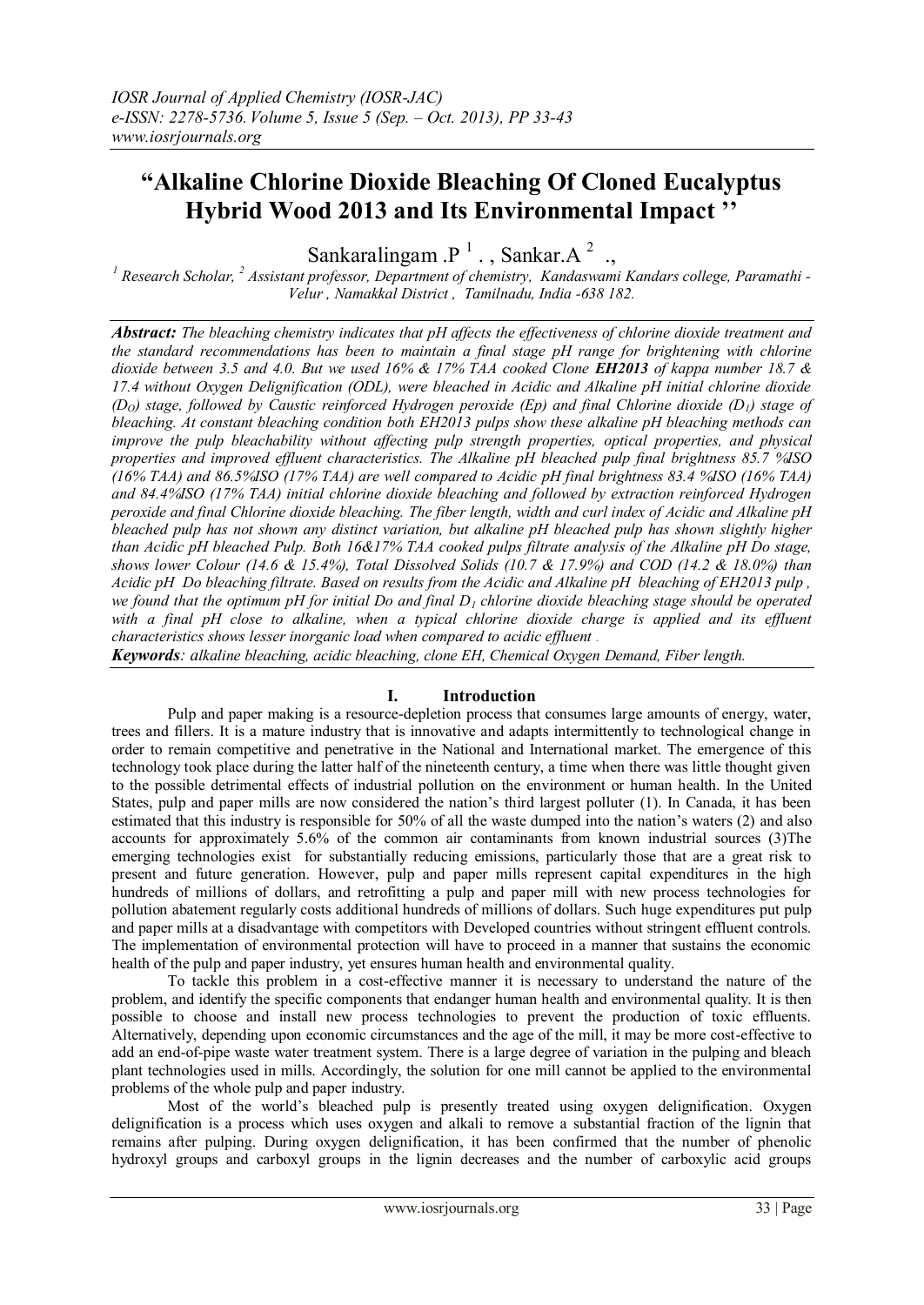increases. The final degradation products from oxygen delignification are predominately organic acids and carbon dioxide.

Physical properties of paper depend both on fiber to fiber bonding and on the intrinsic fiber strength of the pulp. However, reductions in pulp viscosity are usually significant only at low freeness values when the paper is well bonded and fiber failure determines paper strength. Moreover, because high pressures are involved in oxygen delignification, the cost of an oxygen system can require a significant capital investment. The random attacks on the cellulose chain decrease the average length of the cellulose, as indicated by a decrease in pulp viscosity, which if excessive, leads to the loss of pulp strength.

It is easier to delignify pulps with high rather than low initial kappa numbers. It has been reported that southern hardwood kraft pulps with high initial kappa number have lower resistance to oxygen delignifcation and a higher reaction rate compared to pulps with low initial kappa number (4). The reason for this observation is that the kappa number represents a combination of different oxidizable components: lignin, nonlignin oxidizable structures, and hexenuronic acids (HexA) (5), and the relative contribution of HexA, which are unreactive under standard oxygen delignification conditions, decreases with increasing kappa number. Also certain portions of the adsorbed compounds adhere very firmly to the Cellulose fibers and behave almost like native lignin with regard to the action of strong mineral acids and mild oxidation. This can stimulate higher lignin content in analysis (HermannF.J.).

The pulp bleachability of initial Chlorine dioxide treatment would be directly related to the amounts of phenoxy groups present in the lignin as per the literature. This result was significant since most bleaching text books  $(6, 7)$  assert that the ClO<sub>2</sub> bleaching chemistry occurs primarily via phenoxy groups and that this unit in lignin controls pulp bleachability. To define the influence of  $pH$  on  $ClO<sub>2</sub>$  bleaching of Eucalyptus pulps, a Laboratory cooked pulps of 16% and 17% white liquor (TAA) addition was prepared, analysed, and bleached without Oxygen Deligninfication (ODL) stage via  $DoEpD<sub>1</sub>$  sequence. The present bleaching study relates to a process for the delignification and bleaching of an aqueous lignocellulosic pulp under acidic and alkaline pH conditions in the initial Chlorine dioxide bleaching sequence and its environmental impacts. The changes in pulp bleaching at acidic and alkaline pH bleached pulp were evaluated to determine the bleachability of Cloned EH2013.

Stringent regulation of pulp and paper mill discharge by nodal authorities and public awareness will necessitate large capital expenditures by the industry. Consequently, these regulations will ensure modified pulping, bleaching, improved environmental quality, and a reduction of the risk to human health that is posed by this vital industry.

Research and the development of new processes and techniques to curtail the release of filtrates from pulp mills are following approaches. The first strategy is the development of new pulping processes with emphasis on improved delignification without ODL, and the replacement of Sulphuric Acid for bleaching. The second approach is the development of new alkaline bleaching processes, particularly individual or mixed wood species have advantages for effluent characteristics. These finding has been confirmed more recently both in the Laboratory (8) and on a mill scale (9).

# **II. Experimental**

**Raw material preparation:** Cloned Eucalyptus Hybrid 2013 are developed and planted an experimental scale in TNPL plantation area for high yield and quality pulping purposes. Economically, this is an important species for the tropical farmers, to whom this provides an insurance against agricultural failure. In TNPL, The breeding programs of various wood clones were established with IFGTB, Coimbatore. The species of EH2013 were developed and may introduce into farm forestry under the TNPL intensive plantation, and this has attracted the attention of farmers in drier tracts of the state, due its adaptation to the arid conditions.

Four year old Clone EH2013 tree was cut, debarked, cut into wood logs and chipped in a mill Disc chipper and screened in a standard laboratory Chip screen and the accepted chips were air dried at room temperature. After getting constant moisture, the chip are packed in a polythene bag and stored for a day to get homogeneous moisture of the chip before cooking.

**Pulping:** The chips were pulped (alkali charge 16 % and 17% as Na<sub>2</sub>O, Liquor to wood ratio L: W= 2.8:1 cooking temperature:  $165^{\circ}$ C, time: 65 minutes) in a Laboratory bomb digester. At the end of cooking, the contents of the bomb were discharged into a bowl followed by sequential washing with DM water, disintegrated in a rod mill for 20 minutes, screened on a flat - slotted laboratory screen (slot width 0.15mm), centrifuged, and then granulated. Total pulp yield, amount of screen rejects, kappa number and black liquor properties were determined using TAPPI standard methods. After dewatering and fluffing, kappa number, percentage rejects, and total yield were determined. The unbleached pulp properties were listed in Table: I. The lack of certain excess of free alkali in the final stage of the cook can cause a shift of the dynamic equilibrium between the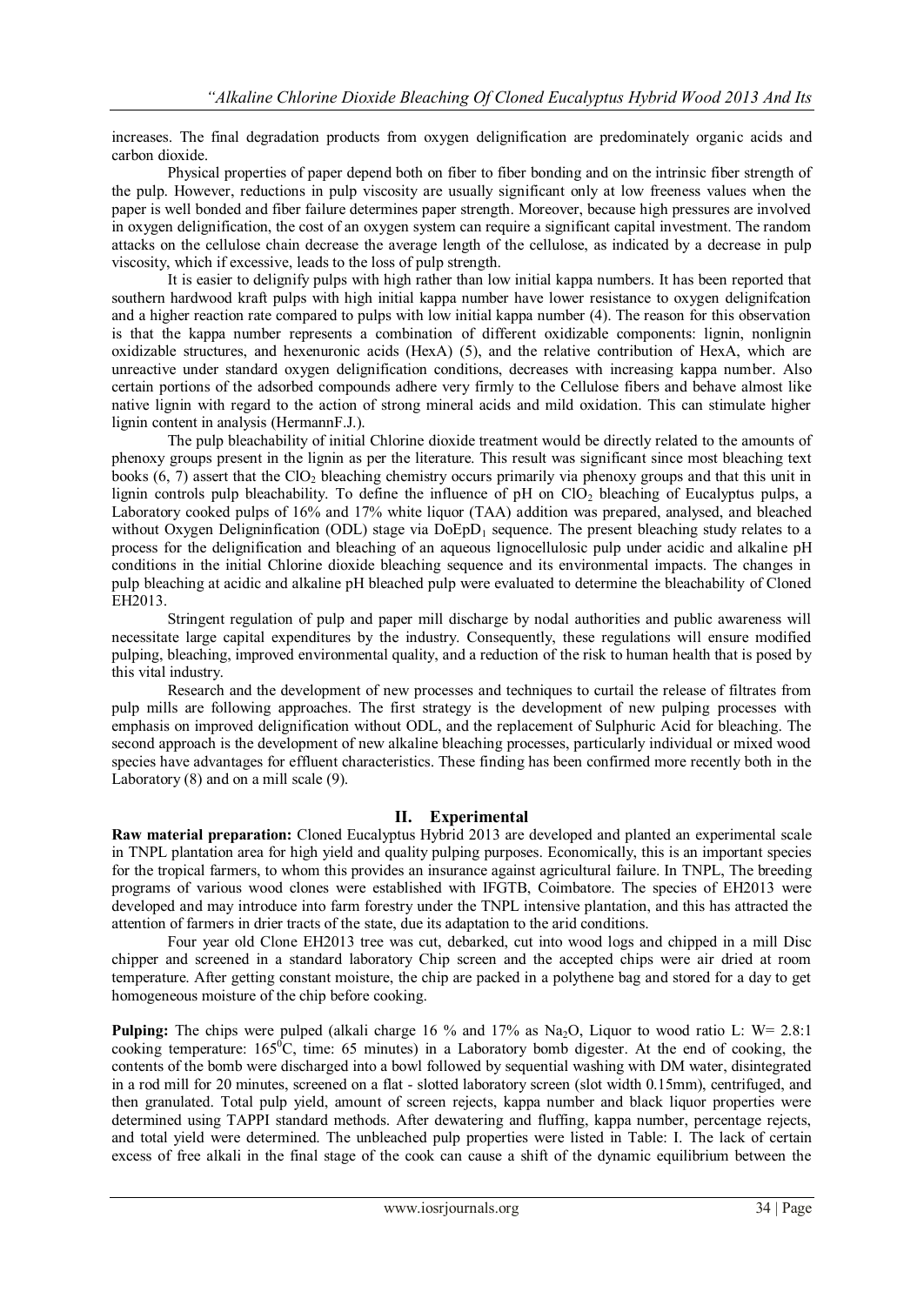decomposition of the wood chips and the sorption leads to increase desorption of the organic substances dissolved in the cooking liquor.

The Cooked and screened EH 2013 pulp thus rendered deficient in alkali and enriched in organic material should therefore be removed and replaced by small amounts of fresh alkali in order to obtain well-cooked pulps ,light in colour and lower pentosen content.

# **Bleaching**

Pulp bleaching is a process whereby wood pulp is whitened by sequential bleaching and extraction. Under acid or alkaline conditions, chlorine dioxide reacts oxidative with colour causing organic compounds, degrading them and increasing the brightness of the pulp. Alkaline stages, with or without chemicals such as oxygen and hydrogen peroxide, are used between the acidic oxidizing stages to solubilise and remove the reacted material from the pulp. Bleach filtrate from each step of pulp bleaching are usually analysed to identifying organic compounds that are toxic or that could cause oxygen depletion and dissolved solids causes surface scale in land.

# **Alkaline pH bleaching**

During bleaching process, light scattering is retained and light absorption is reduced. The illusion of whiteness in bleaching is created by eliminating light absorption from pulp by the reduction of Chromophore group present in the fiber. Chlorine dioxide is commonly used as bleaching agent today in majority of pulp mills throughout the world (10 & 11). It is a general practice to maintain the pulp pH at 2-2.5 in the  $D_{\text{HT}}$  stage (12) and it is maintained by the addition of Sulphuric acid. However, addition of Sulphuric acid has negative effects on environment and pipe line scale properties for example increasing calcium Sulphate scale. The solubility of calcium Sulphate scale is a temperature dependent. The solubility of calcium Sulphate scale in water decreases with increase temperature. In other words, Calcium Sulphate scale is soluble in cold water but almost completely insoluble in super-heated water. Consequently, Calcium Sulphate gets precipitated and form hard scale on the surfaces of the pipe lines. Acid stage bleach plant effluent, which is let out from the pulp mill, will also have high TDS, Sulphate and temperature and needs special attention during downstream effluent treatment. At Higher pH, higher molecular weight lignin fragments soluble in alkali, at base concentrations of 0.5- 1% and pH  $\sim$  12, but some portion is insoluble even at severe alkaline conditions. The alkaline environment also decreases lignin's hydrodynamic volume, allowing greater diffusion from the cell wall (13, 14 and 15). Several sodium hydroxide reactions with lignin increase the solubility of the lignin.

Freshly prepared solutions of Chlorine dioxide solution and other bleaching and extracting chemicals Sodium Hydroxide and hydrogen peroxide were prepared in the lab. Water and bleaching or extracting chemicals were added to 250 g of oven dried pulp in polyethylene bags. The bags were kneaded by hand and placed in a temperature controlled water bath. After each of the bleaching stages, pulp was filtered to collect the spent bleaching liquor. The pH of the spent liquors was measured, and the liquors stored in plastic containers. Between bleaching stages, the pulp was washed with clean water, which was filtered from the pulp and discarded. The brightness of a sub sample of bleached pulp was measured according to the standard TAPPI Test Method (T 452) to ensure that Laboratory scale bleaching produced pulps at a final brightness of 87% ISO.

Unbleached EH2013 pulps were prepared from laboratory cooking process was used without Oxygen Delignification. The two pulps were bleached in the laboratory to achieve a target brightness of % ISO according to the following stage bleaching sequence:  $D_0E_PD_1$ . The use of chlorine dioxide at lower and higher pH in the first stage has been studied EH2013 pulp, and typical application and its impact on effluent generation are discussed elsewhere.

The following  $(DoED_1)$  bleaching sequences were carried out for EH2013 wood pulps:

# **D<sup>0</sup> Stage**

Screened EH2013 pulps of 10% consistency without ODL stage were used and their pH was adjusted to Acidic and Alkaline stage for ClO<sub>2</sub> bleaching experiments. Then freshly collected ClO<sub>2</sub> was added into the polythene bags and the pulp was mixed well and noted its pH and put the pulp contained polythene bags in a preheated water bath at  $75^{\circ}$ C for 90 minutes with intermittent mixing of the pulps. After noted the end pH of the pulps and the pulps were filtered, washed with hot water followed by DM water and thickened the pulps for preparing second bleaching stage. Kappa number and optical properties of the washed pulps were determined. The  $D_0$  bleaching conditions, physical and optical properties were as in table: II&III.

# **Ep Stage**

The pulps from the  $D_0$  stage were adjusted to 10% consistency with DM water and NaOH addition was chosen to yield a terminal pH of 10.2-10.5. After noted the pH, 1.0 % Hydrogen peroxide was added and noted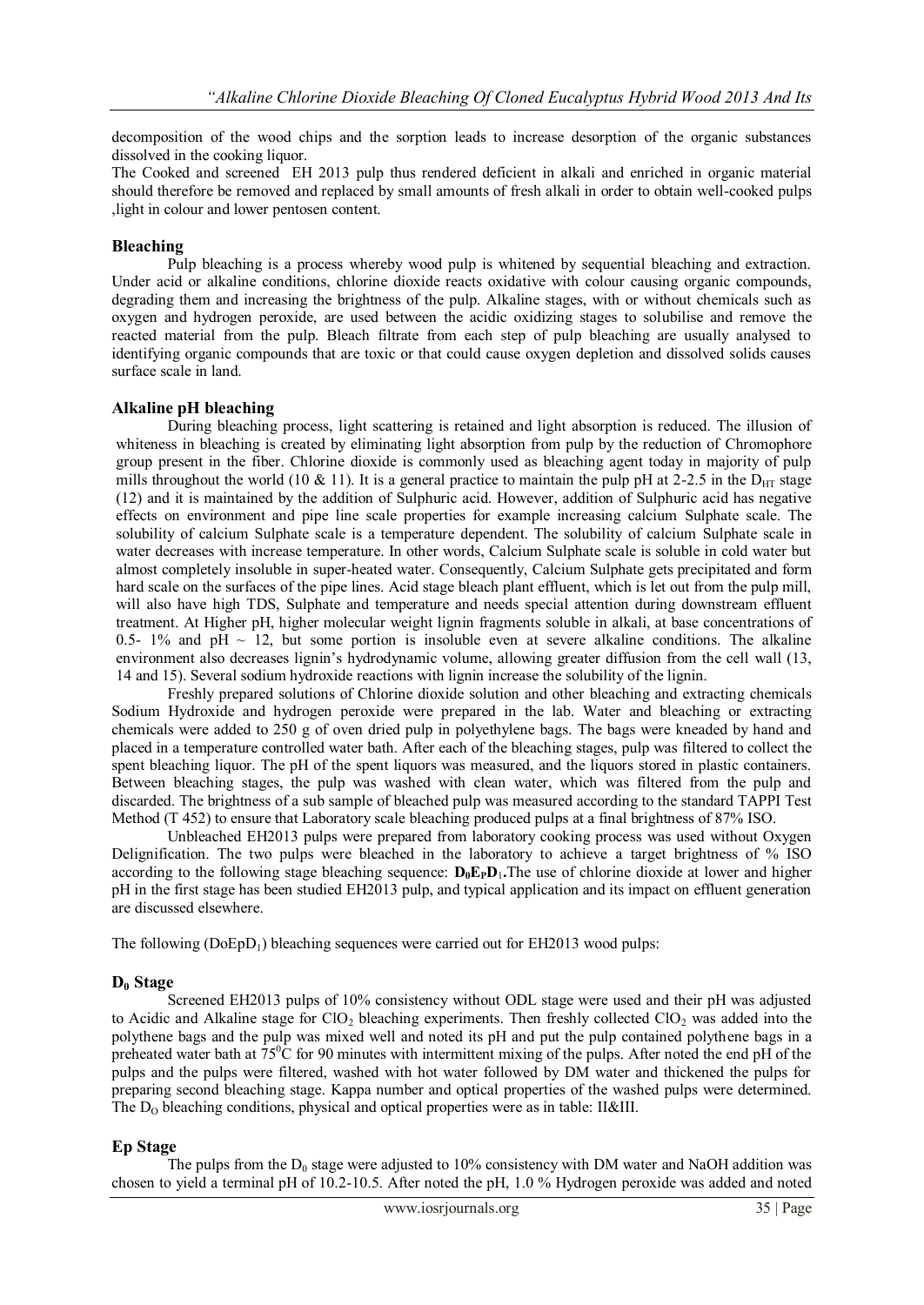the pulp mixture pH. Then (Ep) bleaching stage was performed in a preheated water bath at 75<sup>o</sup>C for 90 min. At the end of the (Ep) stage, the pulps pH were noted and filtered. The filtrates were collected, and the pulp was thoroughly washed with hot water followed by DM water and thickened pulp for final chlorine dioxide  $(D_1)$ bleaching stage. The Ep bleaching conditions, physical and Optical properties were as in table: II&III.

# **D<sup>1</sup> stage**

The pulps from the Ep stage were adjusted to 10% consistency with DM water and 0.8% chlorine dioxide charge was chosen to all pulps to achieve a target Brightness (87.0 %ISO).After noted the pulps pH,  $(D_1)$  stage was performed in a preheated water bath at 75<sup>o</sup>C for 120 min. After noted the pulps end pH, the pulps were filtered and the filtrates were collected, and the pulp was thoroughly washed with hot water followed by DM water. The thickened pulps were stored in polythene bags for determination of its strength and optical properties. The  $D_1$  bleaching conditions, physical and optical properties were as in table: IV&V.

**Pulp characterization**: At all stages brightness, kappa number and strength properties of the pulps were carried out as per TAPPI standard methods. Pulp brightness was measured with an optical Spectrometer by using white tiles as standard. For calculating tear, tensile and burst indices, the hand sheets were made as per ISO DP 5269 and dried on plates in standard conditions and conditioned at  $27\pm10^{\circ}$ C and  $65\pm5\%$  relative humidity and tested according to TAPPI standards. Hand sheet properties are reported on an oven dry basis. The unbleached and bleached pulp properties of EH2012 were shown in table: IV & V.

**Fiber analysis:** The determination of average pulp fiber geometrics was a tedious work involving microscopy until the 1980. Equipment for these determinations, based on a flow of a much diluted pulp suspension trough a cell, the recording of pictures of the pulp constituents by 2D CCD camera and picture analysis software, was then developed. In this work Fiber Lab, Metso Automation has been used to determine pulp fiber properties: The Fiber Lab analyser automatically measures classifies and reports on the dimensional properties of fiber samples. Approximately 20 000 fibers were measured in each sample, and the mean fiber length, fiber width, fines, cell wall thickness and shape factor (curl) are examples of properties that can be measured or calculated. The measured values are tabulated in Table VI &VII [Metso Automation. - FiberLabTM, Research-quality fibre measurement for mill process management, Leaflet, 2001.]

**Effluent analysis:** Low carry over to bleaching and a low carryover amount of filtrate in each bleach stage is very important. At all stages, the filtrate were collected and tested as per standard testing methods. Effluent characteristics like Colour, Total Dissolved solids (TDS) inorganic and Chemical Oxygen Demand (COD) were measured and the tested values listed in table: VIII & IX.

# **III. Results And Discusion**

The oxidized lignin compounds remains in the pulp fiber after the Do stage, and can only be removed by a subsequent alkaline extraction stage. As expected, the charge of sodium hydroxide necessary to extract the oxidized, water-soluble material quantitatively is related to the kappa number of the pulp entering the  $D_0$  stage .The pH profile has a major effect in determining the efficiency of chlorine dioxide bleaching. The screened pulp thus rendered deficient in alkali and enriched in organic material should therefore be removed and replaced by small amounts of fresh alkali in order to obtain well-cooked pulps, light in colour and lower pentosen content. During acidic or alkaline pH bleaching, the pH is decreased considerably during the first reaction phase due to the formation of organic and hydrochloric acids. Hence, sodium hydroxide must be added to maintain the optimal end pH in the range between 6.0 and 5.9 ( $D_0$ ). According to Reeve and Rapson, approximately 0.6 kg NaOH should be added for each kg ClO<sub>2</sub> charged to the air dried ton of pulp to ensure an optimal end pH but in this alkaline pH Do stage followed by extraction stage has consumed 0.45 kg NaOH instead of 0.9kg consumed by acidic pH Do stage.

The chemistry of bleaching might not be as obscure as some of the earlier reviews have indicated; the complexity of the partial reactions makes it extremely difficult to understand the overall effect. Obviously there is need for a full computational simulation package that can bind together the kinetics and equilibria of chemical reactions and mass transfer (Kuitunen et al. 2005).

Although the chlorine dioxide speciation into chlorite, chlorate, chloride and organically bound chlorine, etc. is quite well investigated for "normal (60-70°C)" chlorine dioxide delignification/bleaching and brightening (Chang et al. 2001; Ni 1992; Rapson, Strumila 1979; Strumila, Rapson 1976).

Reducing the bleaching chemical consumption, yet reaching the target brightness has important cost and environmental consequences. Bleach chemical consumption at the first stage is a function of pulp kappa number; the extracted kappa number that decides the bleach chemical consumption in the following stages depends on first-stage delignification. The changes made in pulping could influence the bleaching response of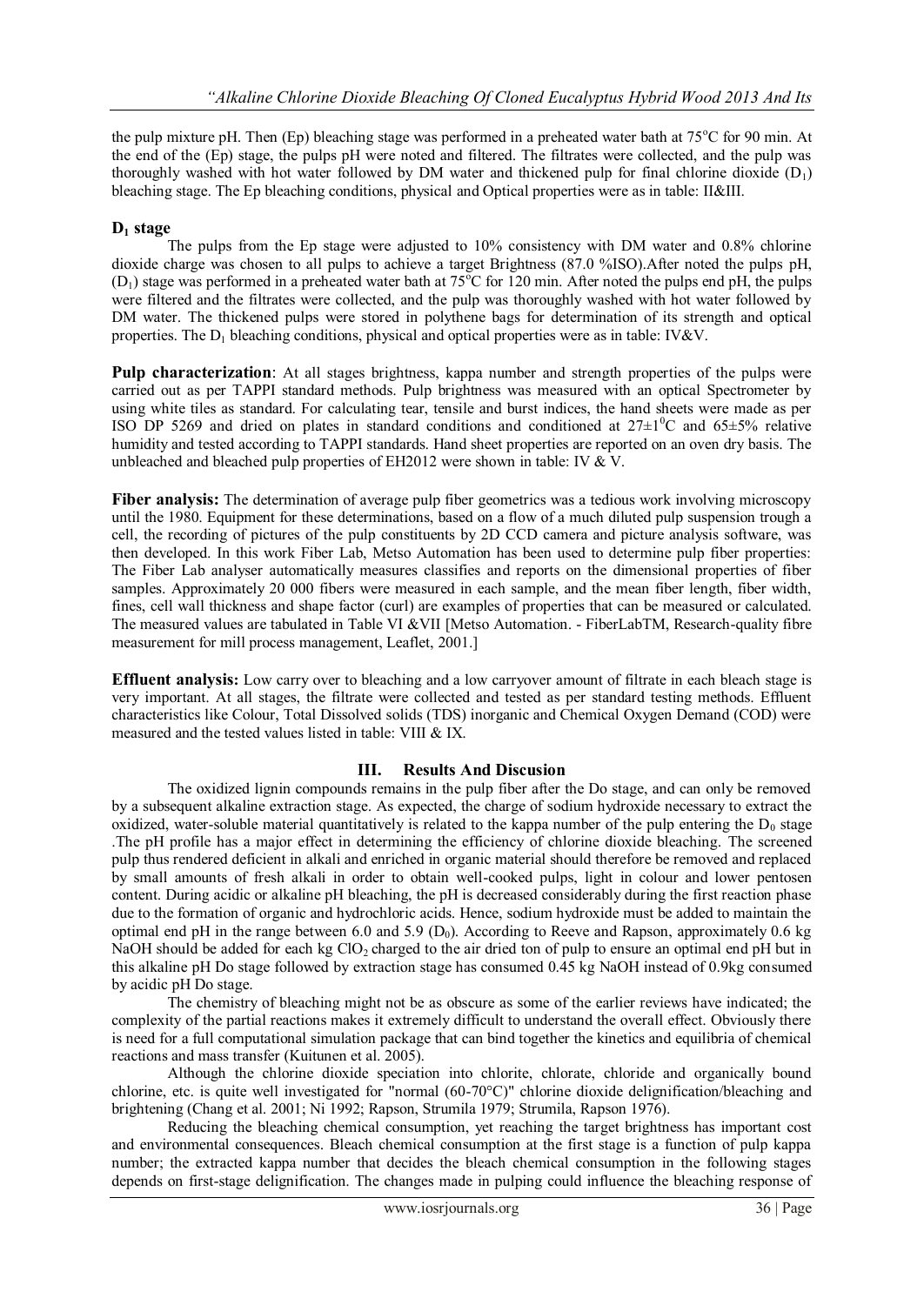pulps. Therefore, it is important to determine whether the use of digester additives or oxygen delignification stage would impact the bleachability of pulps**.** But high kappa bleaching of EH2013 shows better delignification and brightness development in initial chlorine dioxide, which enhances the bleachability of extraction followed by final chlorine dioxide stage to get the required brightness.

It has been reported that southern hardwood kraft pulps with high initial kappa number have lower resistance to oxygen delignifcation and a higher reaction rate compared to pulps with low initial kappa number (Hart et al. 2011). The reason for this observation is that the kappa number represents a combination of different oxidizable components: lignin, nonlignin oxidizable structures, and hexenuronic acids (HexA), and the relative contribution of HexA, which are resistant to Oxygen and Hydrogen peroxide treatment (Tenkanean et al.1999, Ragnar 2001).In this study of EH2013 wood pulp shows the trend of consume slightly excess chlorine dioxide at higher kappa without ODL.

Results indicative in Table: II & III, no marginal change in bleaching efficiency was noticed between acidic and alkaline pH delignification of the EH2013 pulps. In spite of the fact that same (1.80%) ClO<sub>2</sub> was consumed in both experiments; the kappa number after extraction was more or less identical. Previous works have shown that Lignin reduces ClO<sub>2</sub> to Chlorous acid or Chlorite ion depends on pH and hypochlorous acid in parallel reaction. In the present case,  $E$ H2013 pulp delignification efficiency in the  $D_0$  stage, expressed as kappa number reduction was  $\overline{63.6}$  &65.5% for the Acidic D<sub>0</sub> stage, as compared with 65.3%&64.9% for the alkaline pH initial ClO<sub>2</sub> bleached EH2013 Pulp.

In the case of the acidic or alkaline pH pulps, as shown in Table: II &III, there was no Brightness variation with respect to delignification efficiency, which is sensitive to operating conditions and perhaps also to unbleached pulp characteristics. In this regard, it is worth noting that alkaline pH bleaching method was made an attempt to optimize the  $ClO<sub>2</sub>$  addition, for bleaching performance of EH2013 pulp and its filtrate properties are better than acidic filtrate for the environmental concern.

It is apparent that there is no difference in  $D_0$  (Ep) delignification efficiency between acidic and alkaline pH bleached pulps, or between the two kappa numbers investigated in this study and also in the observation found in previous study (8). This extraction stage kappa reduction (47.0  $\&$  50.0%) in acidic pH and (47.7 & 49.2%) in alkaline pH Do stages suggests that the relative bleaching of EH2013 pulps has ease of lignin removal of both unbleached kappa numbers.

The bleaching stage, chemical consumption was same during the acidic Do bleaching when compared to alkaline bleaching except sodium hydroxide and sulphuric acid consumption. The maximum chemical saving in alkaline pH initial chlorine dioxide bleaching was contributed by sodium hydroxide followed by sulphuric acid. This optimum temperature used in this bleaching has resulted in lower temperature of filtrate to be discharging without any cooling. The total saving in terms of chemicals and temperature reduction in initial chlorine dioxide bleaching is found to be encouraging to commercilise the alkaline pH  $ClO<sub>2</sub>$  bleaching in wood pulp.

The strength properties like tensile, tear and burst indices are given in table: II. The alkaline pH chlorine dioxide bleached EH2013 pulp shows 4.8&4.5% Tensile, 6.1 &7.3% Tear and 9.4 & 8.4% Burst Index higher than Acidic pH bleaching of 16&17% TAA cooked pulp. This shows that the bleachability of EH2012 pulp at alkaline pH bleaching has shown variation than acidic pH bleaching. The target brightness can be achieved easily, if the first treatment is done effectively by proper washing of reaction products and extracting alkali soluble compounds in a subsequent extraction stage and followed by second stage  $(D_1)$  chlorine dioxide bleaching with increment in strength properties.

# **Influence of fiber morphology**

Lignin derivatives can affect the physical properties of a paper, but other factors are important as well. Morphological factors, such as fiber length, width and coarseness and the flexibility of the fiber wall have large influence on pulp and paper properties. These parameters are to a large extent determined by the pulping raw material used. Pulps from different pulping raw materials and processes were compared, and differences in properties were also observed.

Pulps from Unbleached, acidic and Alkaline pH processes were tested, and their main wood characteristics, except the fiber width, the fines and Curl index of Alkaline pH bleached pulp were lower than Acidic pH pulp. Short and thin-walled wood fibers with low coarseness give pulp with a high number if fibers per unit mass. Pulp that contains a high number of fibers per unit weight has excellent light-scattering property. Stiff, uncollapsed fibers give high bulk to paper. Short length of fibers is the better formation. Short fibers tend to have low surface strength. High hemicellulose content and low cell wall thickness guarantee a good bonding ability for the pulp.

Information on the mechanisms of delignification at alkaline & acidic pH, and potential environmental effects was obtained by collecting and analysing filtrates from each of the bleaching stages. The resulting data are presented in Table: VIII & IX, the result shows that Do stage filtrate contains lower Colour (14.6  $\&$  15.4%),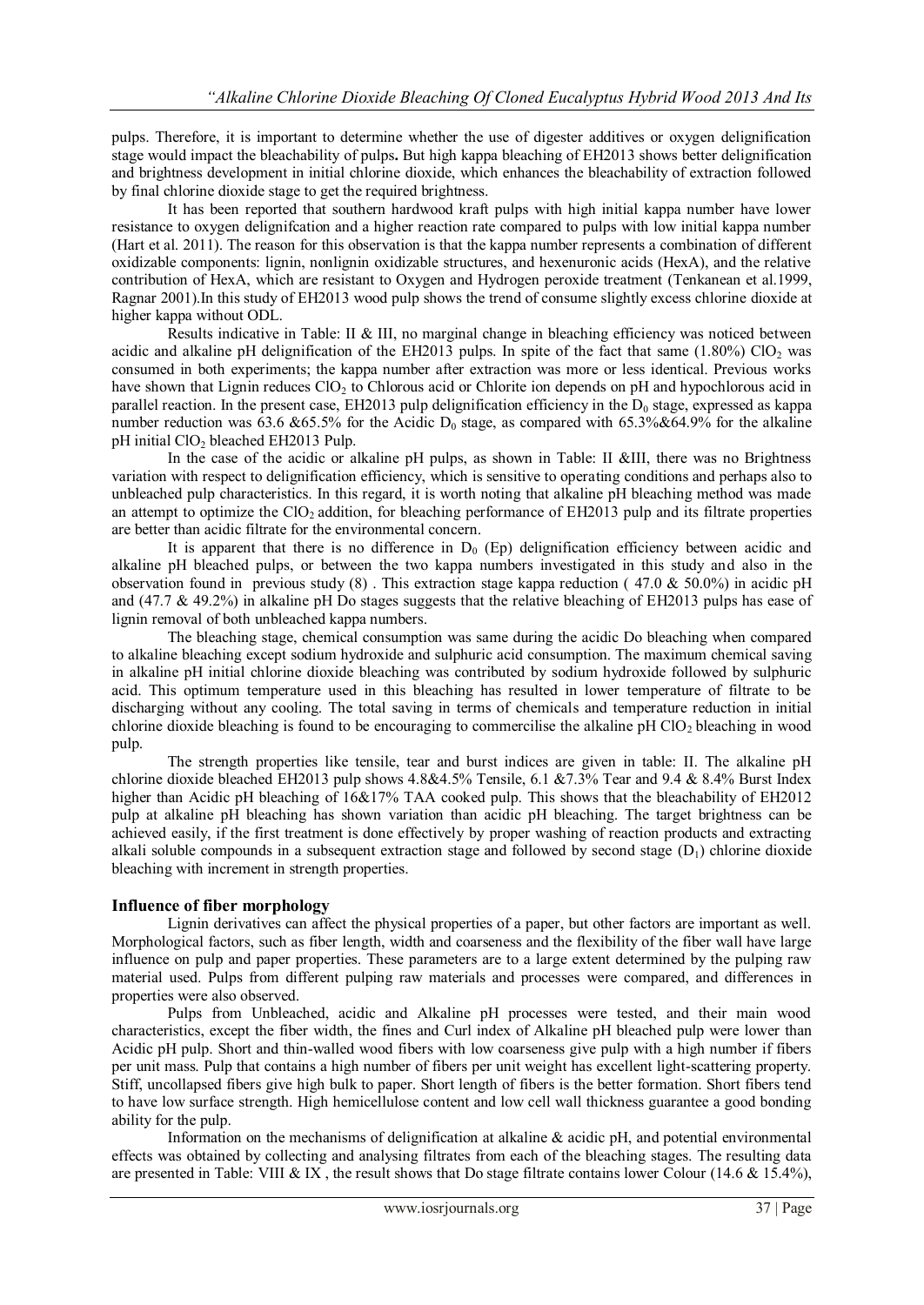Total Dissolved Solids (10.7 & 17.9%) and COD (14.2 & 18.0%), TDS inorganic, sulphate and chlorides (chart VII&VIII) than acidic pH stage. These filtrate characteristics clearly indicates that higher pH Chlorine dioxide bleach filtrate have low Colour, TDS, and COD than the Acidic pH filtrate. High sulphate and low pH are the major contributes to filaments bulking, forming which affects the sludge settling leading to higher suspended solids carryover in secondary clarifier and performance of biological treatment (16, 17, and 18). The lower TDS inorganic in washing filtrate with lower temperature is a major environmental benefit, because there is no commercially viable technology available to reduce TDS inorganic for large scale integrated pulp and paper mills.

| IV. Figures And Tables                                             |  |
|--------------------------------------------------------------------|--|
| Table: I. Unbleached pulp Cloned Eucalyptus Hybrid 2013 Properties |  |

|       | .                        | .          |                |
|-------|--------------------------|------------|----------------|
| S.No. | Particular               | $16\%$ TAA | 17%TAA         |
|       | Screened pulp yield $\%$ | 51.35      | 51.20          |
|       | Reiect. %                | 0.28       |                |
|       | Kappa number             | 18.9       | $\overline{ }$ |
|       | Pulp brightness, %ISO    |            | 32.4           |

| Table: II. EH2015 Wood bleaching conditions |                         |      |                       |                |      |                         |                |  |  |
|---------------------------------------------|-------------------------|------|-----------------------|----------------|------|-------------------------|----------------|--|--|
|                                             |                         |      | 16 % Acidic Condition |                |      | 16 % Alkaline Condition |                |  |  |
| S.No.                                       | <b>Parameters</b>       | Do   | Ep                    | $\mathbf{D}_1$ | Do.  | Еp                      | $\mathbf{D}_1$ |  |  |
|                                             | Initial pH              | 8.2  | 3.5                   | 7.1            | 8.2  | 4.2                     | 8.2            |  |  |
|                                             | Acid/alkali addition,%  | 1.00 | 0.90                  | 0.00           | 0.20 | 0.45                    | 0.00           |  |  |
|                                             | pН                      | 3.3  | 11.4                  | 7.1            | 10.9 | 11.4                    | 8.2            |  |  |
|                                             | $ClO2/H2O2 addition2$ % | 1.80 | 1.00                  | 0.80           | 1.80 | 1.00                    | 0.80           |  |  |
|                                             | pН                      | 2.2  | 10.2                  | 3.7            | 5.8  | 10.5                    | 5.6            |  |  |
|                                             | Brightness, %ISO        | 51.4 | 68.8                  | 83.4           | 53.6 | 72.9                    | 85.7           |  |  |
|                                             | Kappa number            | 5.8  | 3.6                   | 1.4            | 5.5  | 3.4                     | 1.3            |  |  |
|                                             | Kappa reduction .%      | 69.3 | 37.9                  | 61.1           | 70.9 | 38.2                    | 61.8           |  |  |

**Table: II. EH2013 Wood bleaching conditions**

# **Chart: I, 16% TAA EH2013Acidic pH bleaching**



**Chart: II, 16% TAA EH2013 Alkaline pH bleaching**

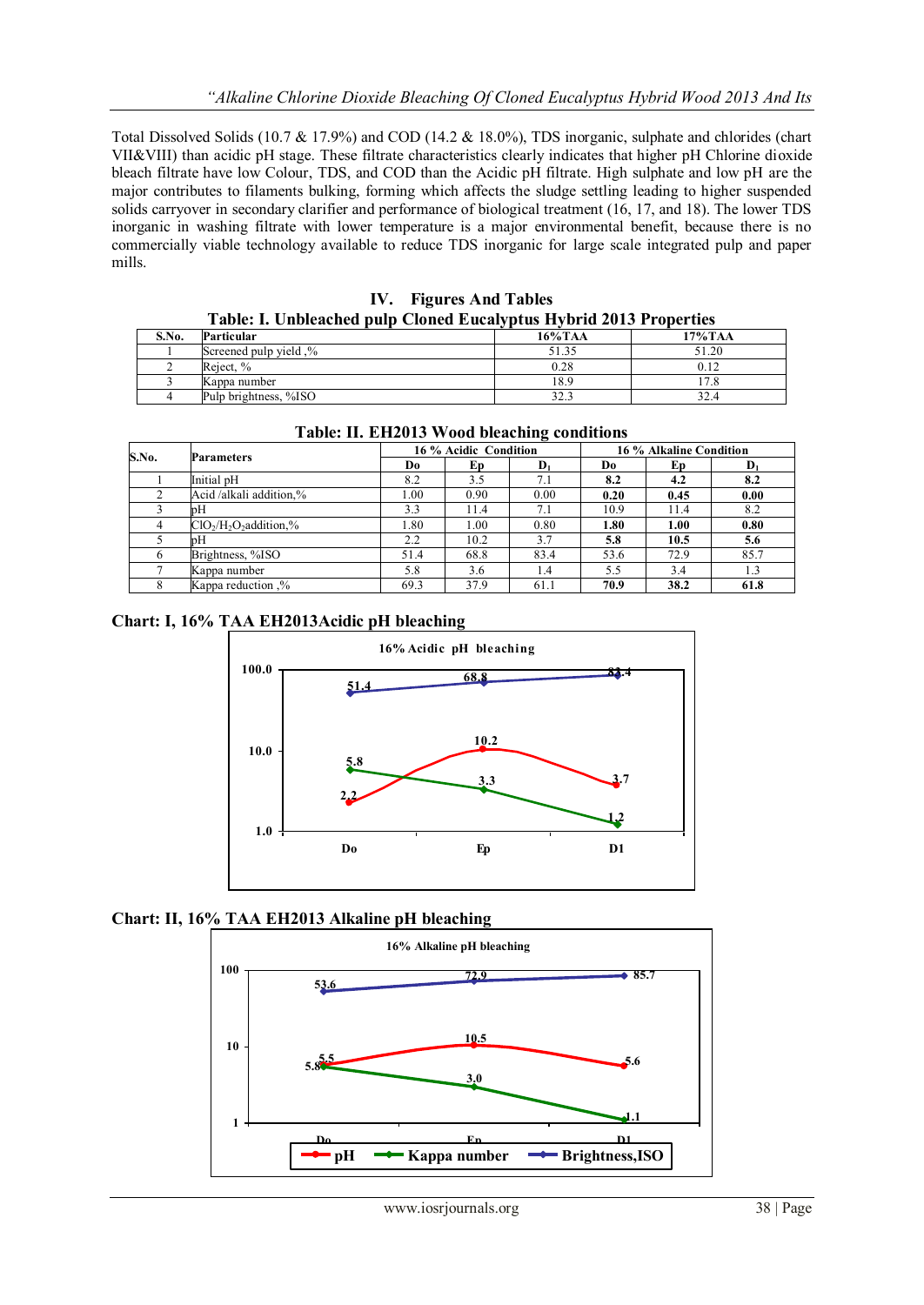| S.No. | <b>Parameters</b>      | 17% Acidic Bleaching condition |      |                | 17% Alkaline Bleaching condition |      |                |  |
|-------|------------------------|--------------------------------|------|----------------|----------------------------------|------|----------------|--|
|       |                        | $\mathbf{D}_0$                 | Еp   | $\mathbf{D}_1$ | $\mathbf{D}_0$                   | Ep.  | $\mathbf{D}_1$ |  |
|       | Initial pH             | 8.2                            | 3.8  | 7.5            | 8.2                              | 4.2  | 8.2            |  |
|       | Acid/Alkali addition,% | 00.1                           | 0.90 | 0.00           | 0.20                             | 0.45 | 0.00           |  |
|       | pН                     | 3.7                            | 11.0 | 7.5            | 10.8                             | 11.2 | 8.2            |  |
|       | $ClO2/H2O2$ addition,% | .80                            | 00.1 | 0.80           | 1.80                             | 1.00 | 0.80           |  |
|       | pН                     | 2.2                            | 10.2 | 5.0            | 4.9                              | 10.4 | 5.9            |  |
|       | Brightness, %ISO       | 53.6                           | 68.2 | 84.4           | 55.3                             | 70.9 | 86.5           |  |
|       | Kappa number           | 5.5                            | 3.4  | $\perp$ .3     | 5.3                              | 3.2  | 1.3            |  |
|       | Kappa reduction .%     | 69.1                           | 38.2 | 61.8           | 70.2                             | 39.6 | 59.4           |  |

**Table: III. DoEpD1Sequence– EH2013 Wood bleaching condition**

# **Chart: III, 17% TAA EH2013 Acidic pH bleaching**



**Chart: IV, 17% TAA EH2013 Alkaline pH bleaching** 



# **Table: IV. Strength properties of 16 % TAA unbleached and bleached pulp- EH2013**

| S. No. |                    | unit                                  | 16 % TAA Cooked Pulp |                        |      |  |  |  |
|--------|--------------------|---------------------------------------|----------------------|------------------------|------|--|--|--|
|        | Parameters         |                                       | Unbleached           | <b>Acidic bleached</b> |      |  |  |  |
|        | CSF                | ml                                    | 500                  | 470                    | 460  |  |  |  |
|        | Bulk               | cc g                                  | 2.08                 |                        | 1.88 |  |  |  |
|        | Tensile Index      | $N \, m \, g$                         | 49.8                 | 43.2                   | 46.1 |  |  |  |
|        | Tear Index         | $MN \, m^2$                           | 6.5                  | 6.94                   | 7.18 |  |  |  |
|        | <b>Burst Index</b> | $K$ pa m <sup><math>\sim</math></sup> | 2.39                 | 2.53                   | 2.64 |  |  |  |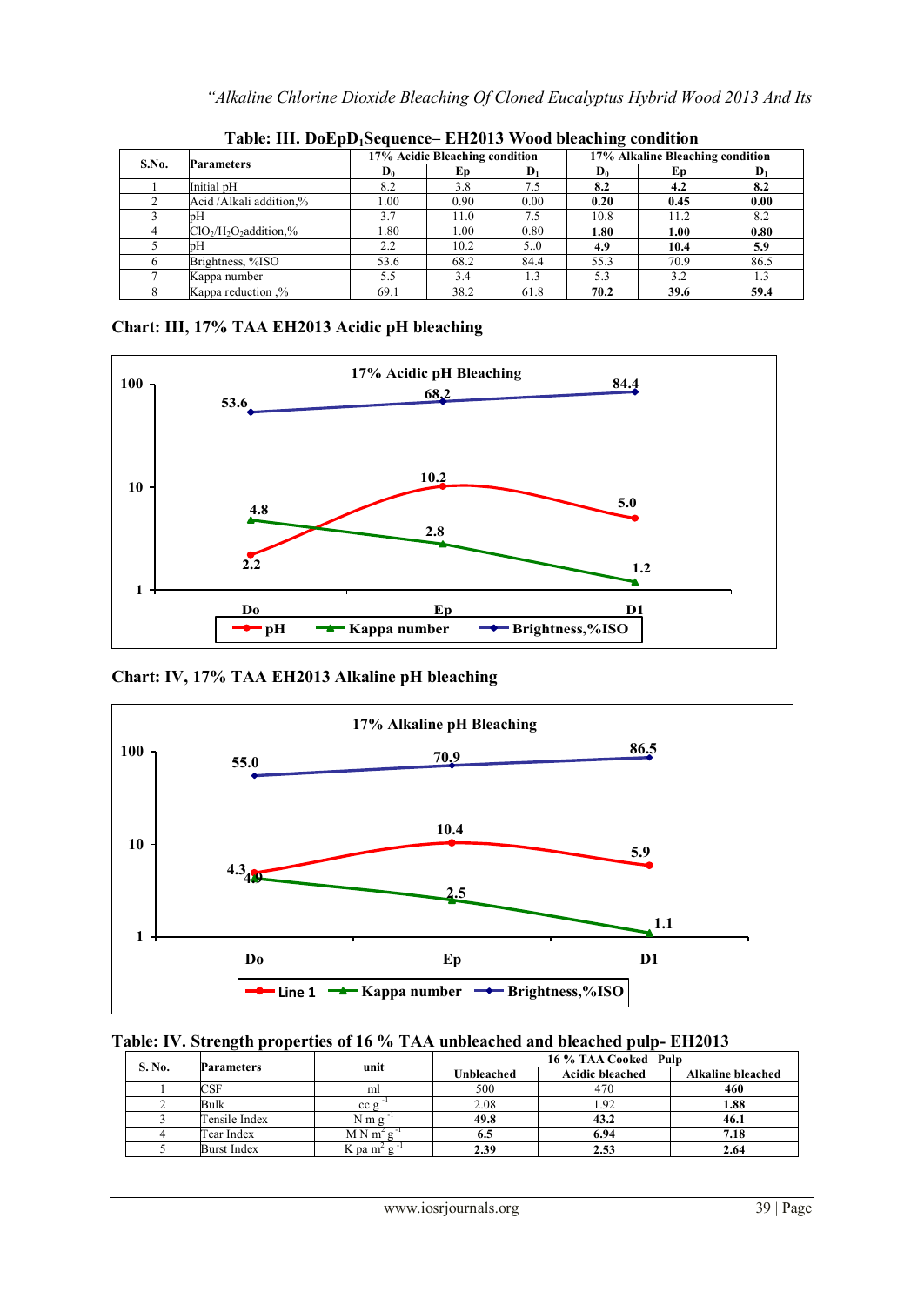

**Chart: V, 16 % TAA Cooked EH 2013 Unbleached &bleached Pulp strength properties** 

|                              |                    |             | 17 % TAA Cooked Pulp |                        |                          |  |  |
|------------------------------|--------------------|-------------|----------------------|------------------------|--------------------------|--|--|
| S. No.<br>unit<br>Parameters |                    |             | Unbleached           | <b>Acidic bleached</b> | <b>Alkaline bleached</b> |  |  |
|                              | <b>CSF</b>         | ml          | 480                  | 470                    | 460                      |  |  |
|                              | Bulk               | ccg         | 2.08                 | -96                    | 1.90                     |  |  |
|                              | Tensile Index      | Nmg         | 49.0                 | 43.0                   | 44.6                     |  |  |
|                              | Tear Index         | $M N m^2 g$ | 6.4                  | 0.J                    | 7.1                      |  |  |
|                              | <b>Burst Index</b> | K pa $m^2$  | 2.65                 | 2.42                   |                          |  |  |

**Chart: VI, 17 % TAA Unbleached &bleached Pulp strength properties** 



# **Table: VI. Fiber Morphology of 16%TAAUnbleached and Bleached pulp**

| EH2013, 16% TAA      | Fiber length, mm | Fiber with, $\mu$ m | Fine.% | Curl.% |
|----------------------|------------------|---------------------|--------|--------|
| Unbleached           | 0.77             | 14.44               | 8.57   | 11.3   |
| Acidic pH bleached   | 0.74             | 14.08               | 9.36   | 11.9   |
| Alkaline pH bleached | 0.74             | 14.14               | 9.36   | 11.6   |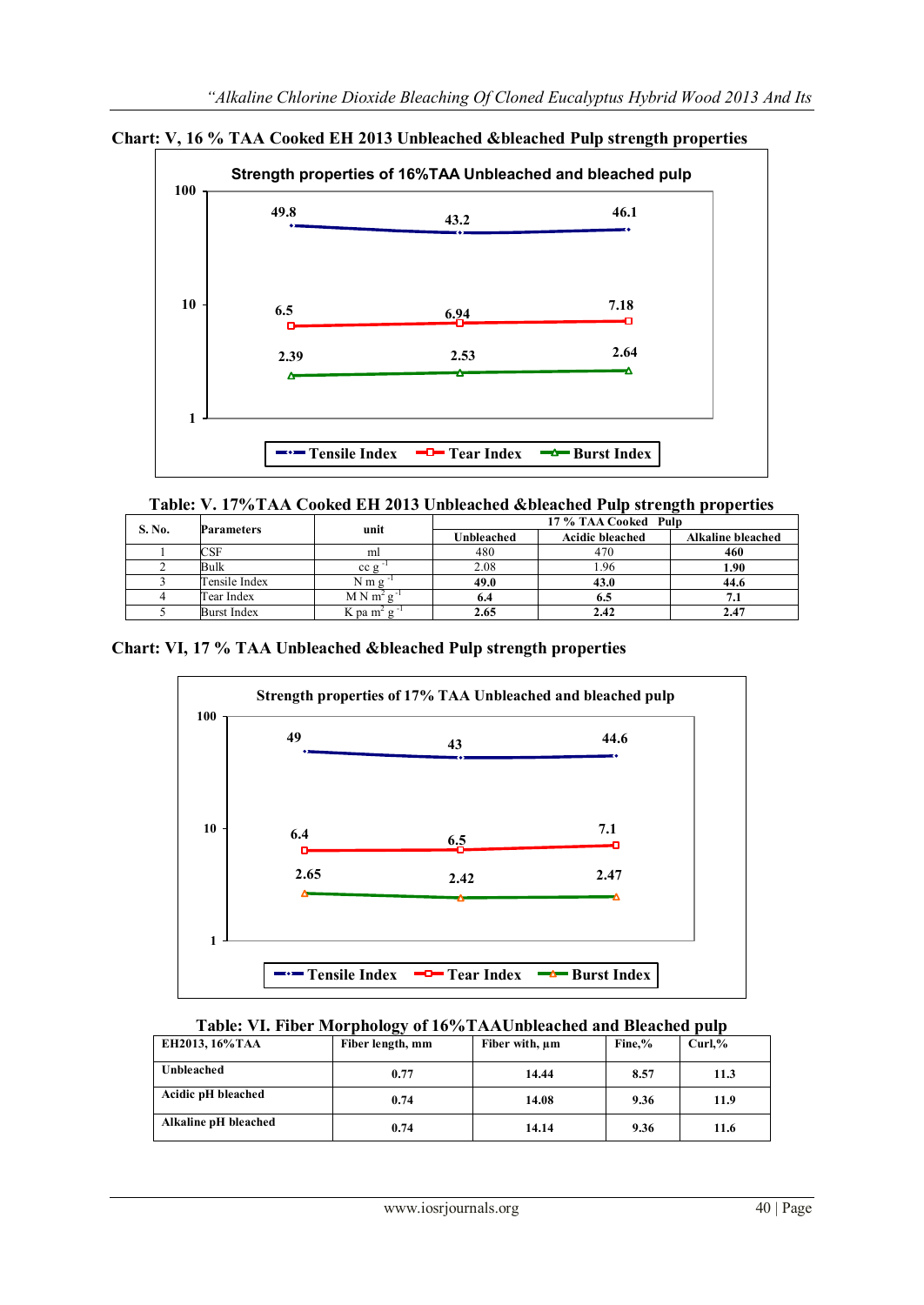| EH2013, 17%TAA       | Fiber length, mm | Fiber with, um | Fine.% | $Curl.$ % |
|----------------------|------------------|----------------|--------|-----------|
| Unbleached           | 0.77             | 14.59          | 8.46   | 11.5      |
| Acidic pH bleached   | 0.74             | 14.18          | 9.06   | 12.3      |
| Alkaline pH bleached | 0.74             | 14.25          | 8.96   | 11.5      |

**Table: VII. Fiber Morphology of 17%TAAUnbleached and Bleached pulp**

| Table: VIII. Effluent Characteristics of bleaching filtrate – EH2013 |  |
|----------------------------------------------------------------------|--|
|----------------------------------------------------------------------|--|

|      |                        |               | 16% TAA Acidic filtrate |      |                | 16%TAA Alkaline Filtrate |      |                |
|------|------------------------|---------------|-------------------------|------|----------------|--------------------------|------|----------------|
| S.No | <b>Parameters</b>      | Unit          | $D_0$                   | Ep   | $\mathbf{D}_1$ | $\mathbf{D}_0$           | Ep   | $\mathbf{D}_1$ |
|      | Colour                 | Pt. Co.,      | 1475                    | 1340 | 480            | 1360                     | 1250 | 450            |
|      | Total dissolved solids | mg/l          | 3788                    | 3420 | 1896           | 3346                     | 2894 | 1602           |
|      | Suspended solids       | mg/l          | 534                     | 382  | 196            | 422                      | 302  | 168            |
| 4    | TDS Inorganic          | mg/l          | 2676                    | 2482 | 1410           | 2234                     | 2066 | 1184           |
|      | TDS Inorganic          | $\frac{0}{0}$ | 70.6                    | 72.6 | 74.4           | 66.8                     | 71.4 | 73.9           |
| 6    | Total COD              | mg/l          | 1707                    | 1816 | 955            | 1390                     | 1462 | 929            |
|      | Toatal Hardness        | mg/l          | 1240                    | 1220 | 840            | 1092                     | 1134 | 800            |
| 8    | Calcium Hradness       | mg/l          | 940                     | 920  | 560            | 780                      | 840  | 480            |
| 9    | Magnesium Hardness     | mg/l          | 300                     | 300  | 280            | 312                      | 294  | 320            |
| 10   | Chlorides as Cl        | mg/l          | 1400                    | 1250 | 820            | 1270                     | 1050 | 860            |

**Chart: VII. Effluent Characteristics of 16% TAA bleaching filtrate –EH2013**



**Table: IX. Effluent Characteristics of bleaching filtrate – EH2013**

|      |                           |               | 17% TAA Acidic Filtrate |      |                | 17% TAA Alkaline Filtrate |      |                |
|------|---------------------------|---------------|-------------------------|------|----------------|---------------------------|------|----------------|
| S.No | <b>Parameters</b>         | Unit          | Do.                     | Ep   | $\mathbf{D}_1$ | D <sub>0</sub>            | Ep   | $\mathbf{D}_1$ |
|      | Colour                    | Pt. Co.,      | 1400                    | 1200 | 460            | 1150                      | 1020 | 430            |
| 2    | Total dissolved solids    | mg/l          | 3126                    | 2852 | 1966           | 2686                      | 2504 | 1580           |
|      | Suspended solids          | mg/l          | 472                     | 394  | 272            | 434                       | 342  | 218            |
| 4    | TDS Inorganic             | mg/l          | 2278                    | 2012 | 1374           | 1882                      | 1804 | 1126           |
| 5    | TDS Inorganic             | $\frac{0}{0}$ | 72.9                    | 70.5 | 69.9           | 70.0                      | 72.0 | 71.3           |
| 6    | Total COD                 | mg/l          | 1680                    | 1707 | 1138           | 1287                      | 1356 | 1025           |
| ⇁    | Total Hardness            | mg/l          | 1480                    | 1140 | 780            | 1244                      | 1060 | 720            |
| 8    | Calcium Hardness          | mg/l          | 1140                    | 820  | 470            | 920                       | 750  | 400            |
| 9    | <b>Magnesium Hardness</b> | mg/l          | 340                     | 320  | 310            | 324                       | 310  | 320            |
| 10   | Chlorides as Cl           | mg/l          | 1350                    | 1260 | 750            | 1230                      | 1200 | 760            |

**Chart: VIII. Effluent Characteristics of 17% TAA bleaching filtrate – EH2013**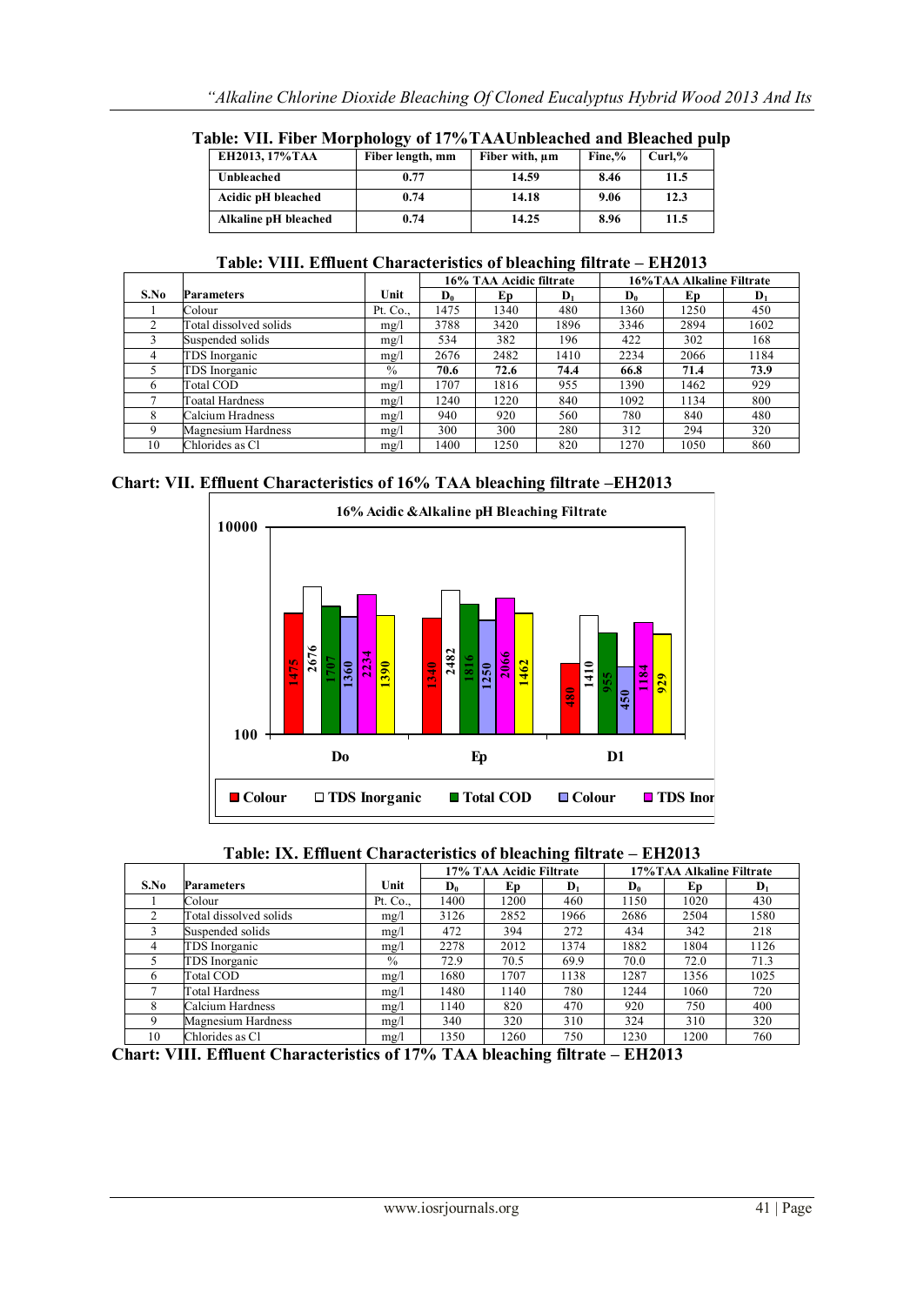

# **V. Conclusions**

The efficient and environmentally beneficial to manufacture bleached Eucalyptus pulp is achieved by terminating cook at slightly higher kappa and bleaching with the alkaline pH initial chlorine dioxide bleaching at optimum temperature with  $D_0EDD_1$  sequence, without ODL. The investment of oxygen delignification reactor and press cost would be saved. But the oxidation efficiency of same ClO2 consumption in EH2012 was slightly lower than the Casuariana cloned wood pulp bleaching. The strength properties of Alkaline pH bleached pulp are compareable with Acidic pH bleached pulp. The bleached filtrate characteristics were lower during the alkaline bleaching than the acid bleaching filtrate of EH2013 pulps. The maximum chemical saving is the lower sodium hydroxide consumption in alkaline pH pulp and eliminating sulphuric acid in alkaline pH bleaching sequences . Rapid alkaline pH initial  $ClO<sub>2</sub>$  (Do stage) bleaching of EH2013 pulp delignifies effectively and is beneficial in reducing the amount of AOX formed in the Do stage of the bleaching sequence. At high pH  $ClO<sub>2</sub>$ bleaching may possibly maximize extractives removal without brightness loss which decreases the deposit potential in paper machine and lesser refining energy.

#### **Acknowledgement**

Authors are thankful to The Institute of Forest Genetics and Tree Breeding (IFGTB), Coimbatore, Tamilnadu Newsprint and Papers Limited (TNPL), Kagithapuram, karur, and Kandaswamy Kandars College Principal and management for giving permission to submit this paper in the Journal of Wood Science.

#### **References**

#### **Journal Papers:**

- [1]. Axegard, P., "Improvement of Bleach Plant Effluent by Cutting Back on C12." Pulp and Paper Canada, Vol.90, 1989, pp. 78-81.<br>[2]. Carruthers, George., In the Paper Making, Garden City Press Coop., Toronto, 1947, p.712.
- Carruthers, George. , In the Paper Making. Garden City Press Coop., Toronto, 1947, p.712.
- [3]. Hart, P.W., The Chemical Versus energy tug of war: a Pulp mill perspective.TAPPIJ, 10 (7), pp. 37 -42, 2011
- [4]. 10. Camilla Asplund., Ulf Germgard., (1991). Bleaching of Eucalypt karft Pulp. Part 3, APPITA, 44 (2), pp, 95 99.
- [5]. 11. Douglas W. Reeve., Kathleen M. Weishar., (1991). Chlorine dioxide delignification process variables. TAPPI Journal, pp, 164  $-167.$

# **Proceeding papers**

- [6]. Basta, J., et al. "Low AOX, Possibilities, and Consequences." 1989 Pulping Conference, Tappi Press, Atlanta, 1989, pp. 427-436 [7]. Runge, T., Ragauskas, A., Froass, P., Advances in Understanding the Basics of the Fir Runge, T., Ragauskas, A., Froass, P., Advances in Understanding the Basics of the First Alkaline Extraction Stage in Bleaching.
- 1997 Pulping Conference, San Francisco. TAPPI PRESS, Atlanta, 1997, pp.603-608. [8]. Sankaralingam, P., Sankar, A., Alkaline Chlorine dioxide bleaching of Casuarina (CJ9) wood and its environmental Impact, Presented at IPPTA AGM Conference, Chennai, 2013, pp.176 -181.
- [9]. Sankaralingam, P., Chinnaraj , S., and subrhamanyam, S.V., (2012). Alkaline Bleaching of Mixed Hardwood to improve Economical and Environmental Impact ,pp.69-76, Presented at the 2<sup>nd</sup> Paper Plus Conference on Pulp, P Ciombatore, India, Nov.2012.
- [10]. Rudatin, S., Sen, Y.L., Woerner, D.L., Association of Kraft Lignin in Aqueous Solutions. Lignin Properties and Materials. ACS Symposium Series 397. Edited by W. Glasser and S. Sarkanen, 1989, pp.145-154.
- [11]. Dutta, S., Garver, T., Sarkanen, S., Modes of Association between Kraft Lignin Components. Association of Kraft Lignin in Aqueous Solutions.
- [12]. Lignin Properties and Materials. ACS Symposium Series 397. Edited by W. Glasser and S. Sarkanen, 1989, pp.155-176.<br>[13]. Richard M., (2003). Activated sludge microbiology problems and their control, Presented at the
- Richard M., (2003). Activated sludge microbiology problems and their control, Presented at the 20<sup>th</sup> Annual USEPA National Operator Trainers Conference, Buffalo, NY, USA.
- [14]. Richard M., (1997). Recent Changes in the Prevalence and Causes of Bulking Filamentous Bacteria in Pulp and Paper Mill Activated Sludge Systems. proceedings of the 1997 TAPPI Environmental Conference, p. 553, Minneapolis- Saint Paul, MN. USA.